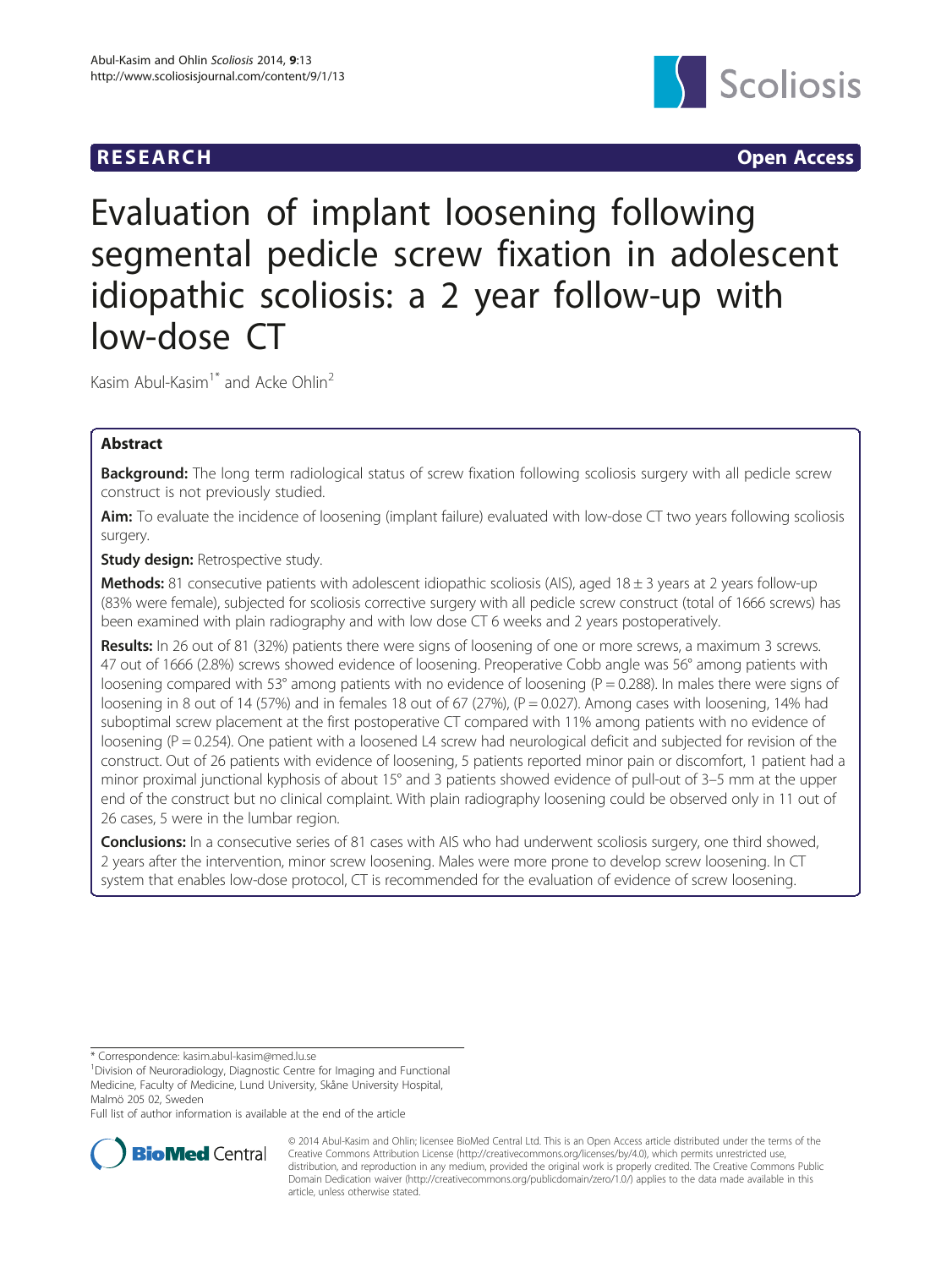## Introduction

Segmental pedicle screw fixation nowadays is a well established and commonly used fixation technique in the correction and posterior fusion of scoliotic deformities. In our institution, we have developed a CT-technique with extremely low radiation dose, which today is used as a routine examination during the preoperative and postoperative work-up of scoliosis surgery [\[1](#page-5-0)-[3](#page-5-0)].

Reports have shown that implant loosening is a well-known complication of this widely used operation technique. The etiology of screw loosening is not well known and believed to be multifactorial. Patient's age, gender, weight bearing forces and probably muscular forces might contribute to the development of screw loosening. However, the biomechanics of screw loosening need further investigation. The evidence of loosening has been previously studied in patients operated on with pedicle screw fixation for lumbar degenerative diseases [\[4,5](#page-5-0)] and showed to vary in incidence depending on type of the screws, operation technique, length of the stabilized segments etc. To our knowledge, there is no report on the long term radiological status of screw fixation among patients with adolescent idiopathic scoliosis (AIS) operated on with segmental pedicle screw fixation. The aim of this study was to evaluate the incidence of loosening (as one of the early signs of implant failure) evaluated with low-dose CT two years following scoliosis surgery. Subsequent aims were to evaluate the degree of correction loss in the short term and to find out if the occurrence of loosening had any impact on the clinical outcome. Furthermore, we aimed to compare the rate of screw loosening detected by CT with that using plain radiography.

# Methods

All patients with AIS operated on with segmental pedicle screw fixation in our University Hospital between February 2006 and December 2010 have been examined with low dose CT 6 weeks and 2 years, respectively following surgery. All CT-examinations were performed on a 16-slice CT-scanner (SOMATOM Sensation 16, Siemens AG, Forchheim, Germany) according to the low-dose protocols. At 6 weeks control the patients were examined with tube voltage of 80 kV, quality reference mAs of 25, computed tomography dose index (CTDI) of 0.54 mGy and dose length product (DLP) of 20 mGycm (average effective dose 0.38 mSv). At 2 years-control the corresponding parameters were 100 kV, 25 mAs, 0.7 mGy and 30 mGycm (average effective dose 0.54 mSv). The effective dose is the tissue weighted sum of radiation taking into account the type of radiation and the nature of each organ or tissue being exposed for radiation. The slightly higher radiation dose at 2-years control was used to acquire better image quality enabling better detection of the evidence of loosening. At the same day the patients

underwent low-dose standing plain radiography. The following findings were evaluated by an experienced senior neuroradiologist with specialized profile in the radiology of spinal deformity: (1) Evidence of screw loosening defined as occurrence of radiolucency around pedicle screws [[6](#page-6-0)], (2) evidence of pull-out or change of screw placement status compared with CT at 6 weeks following surgery, (3) coronal Cobb angle on standing radiography to evaluate the loss of correction, and (4) the rate of screw misplacement evaluated according to the grading proposed by Abul-Kasim et al. [[2,3](#page-5-0)] according to the following:

1- Medial cortical perforation of the pedicle (MCP): Grade 0: Acceptable placement. Screw passes totally within the pedicle medullary canal or with minimal breach of medial pedicular cortex  $\langle \cdot \rangle$  the screw diameter passes medial to medial pedicular cortex). Grade 1: Partially medialized screw (> ½ of the screw diameter passes medial to medial pedicular cortex).

Grade 2: Totally medialized screw (screw passes totally medial to medial pedicular cortex).

2- Lateral cortical perforation of the pedicle (LCP): Grade 0: Acceptable placement. Screw passes totally within the pedicle medullary canal or with minimal breach of lateral pedicular cortex (< ½ of the screw diameter passes lateral to lateral pedicular cortex).

Grade 1: Partially lateralized screw  $(>\frac{1}{2})$  of the screw diameter passes lateral to lateral pedicular cortex). Grade 2: Totally lateralized screw (screw passes totally lateral to lateral pedicular cortex).

3- Anterior cortical perforation of the vertebral body (ACP)

Grade 0: Acceptable placement. The screw tip is contained within the vertebral body.

Grade 1: Anterior cortical perforation. The screw tip penetrates the anterior cortex of the corresponding vertebral body. The degree of perforation is reported in mm.

4- Endplate perforation (EPP)

Grade 0: Acceptable placement. The screw tip is contained within the vertebral body. Grade 1: Endplate perforation. The screw tip penetrates the upper or lower endplate into the adjacent disc space.

5- Foraminal perforation (FP)

Grade 0: Acceptable placement. The screw tip does not penetrate the pedicle border into the overlying or underlying neural foramen.

Grade 1: Foraminal perforation. The screw tip penetrates the pedicle border into the overlying or underlying neural foramen.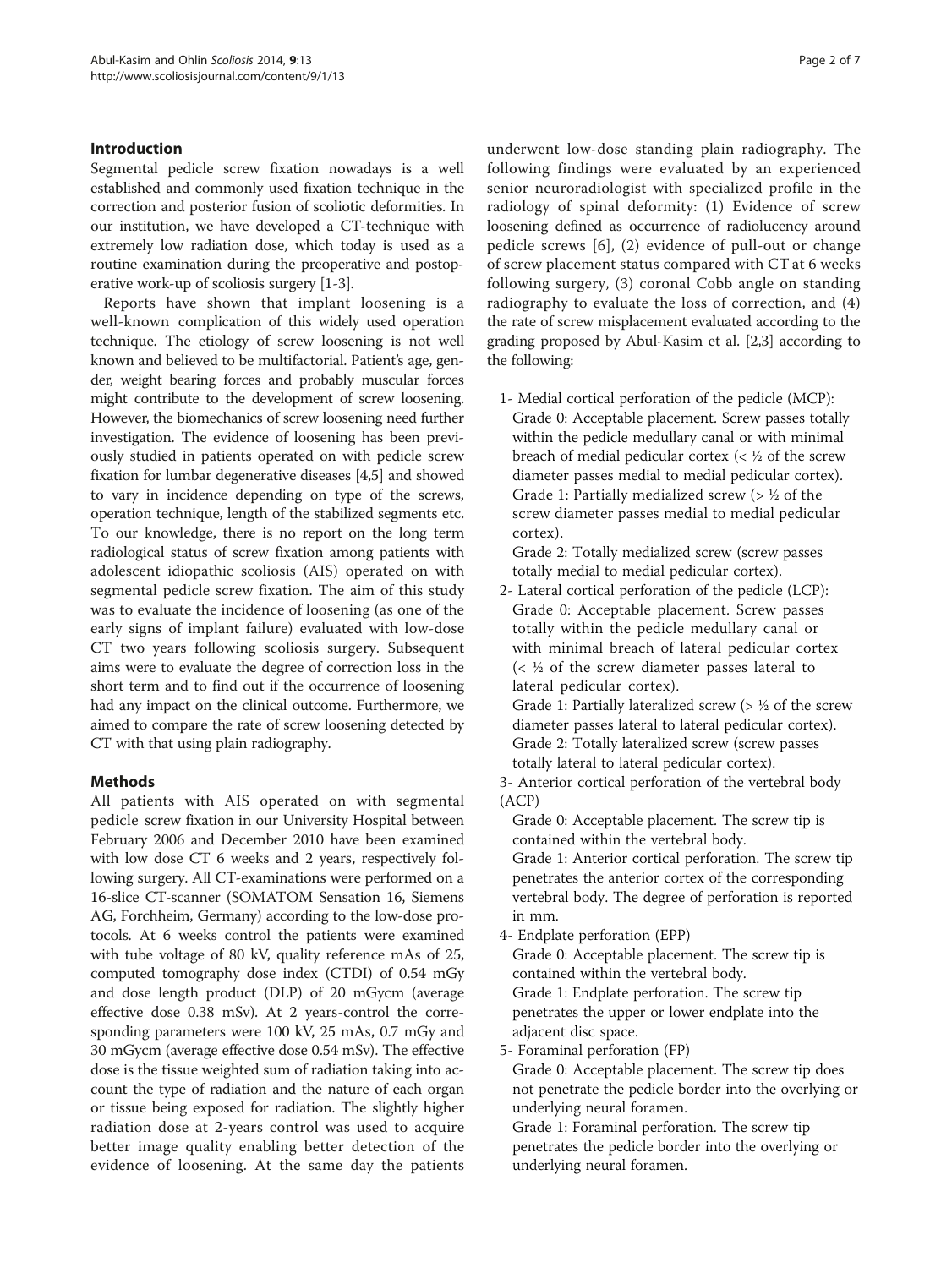

Figure 1 Evidence of screw loosening. CT of a 17 years old girl following segmental pedicle screw fixation T3-L3: (A-B). (A) axial image showing evidence of loosening around the screw through the right pedicle of T3 and to lesser extent around the screw through the left pedicle. (B) sagittal image at the lumbar level showing evidence of loosening around screw through the left pedicle of L3.

A senior spinal surgeon has thoroughly scrutinized the medical records of all patients included searching for the reports of pain, neurological deficit or any other complaint reported at the 2-years visit planned at the same day as the CT and plain radiography.

All operations were performed under general anesthesia with spinal cord monitoring using motor evoked potentials (MEP). The operations were performed according to the technique described by Suk. Self-tapping screws with uniplanar titanium screw head construct were regularly used. Entry points and trajectories for screws were determined by means of metal markers and with aid of fluoroscopy. Screw tracts were prepared by a hand driven drill. The over- contoured rod was then inserted on the concave side of the deformity followed by simple rod rotation and direct vertebral rotation (DVR). Finally, decortication of the posterior element and local bone graft were done to enhance fusion.

The use of low-dose spine CT in the work-up of patients with AIS was approved by the Regional Radiation Protection Committee.

## Statistical analysis

All statistical analyses were performed by means of SPSS (originally; Statistical Package for the Social Sciences) version 21. Data are presented as proportions (%) or as mean ± with standard deviations (SD). Chi square test was performed when studying association between categorical variables whereas Mann–Whitney U test was used when studying association between categorical and continuous variables. The agreement between the occurrence of evidence of loosening on plain radiography and on CT was evaluated by cross tabulation and kappa statistics. Kappa statistics were interpreted according to the method proposed by Landis [\[7](#page-6-0)]. Statistical significance was set to a *P* value  $\leq$  0.05.

## Results

A total of 81 patients with AIS operated on with segmental pedicle screw fixation were examined with plain radiography and low dose CT 2 years after surgery  $(24.6 \pm 3$  months). Sixty-seven patients were females (83%). The mean age at the 2-years control was  $18 \pm$ 3 years (16 years when operated). A total of 1666 screws were evaluated. Signs of loosening of one or more screws (a maximum 3 screws) were found in 26 out of 81 (32%) patients (Figure 1). 47 out of 1666 screws (2.8%) screws showed evidence of loosening by CT. We observed loosened screws at the upper end of the construct in 16 cases, at lower end in 4 and at both ends of the construct in 6 cases. Preoperative Cobb angle was  $54 \pm 11^{\circ}$  for the whole study cohort,  $56^{\circ} \pm 11^{\circ}$  among patients with evidence of loosening, and  $53^{\circ} \pm 11^{\circ}$  among patients with no evidence of loosening,  $p = 0.288$ , Table 1. The correction rate (the difference between the preoperative and postoperative Cobb angle X 100/preoperative Cobb angle) was 70% in the whole study cohort as well as in both subgroups. Among males there were signs of loosening in 8 out of 14 (57%) compared with 18 out of 67 among females  $(27%)$ ,  $p = 0.027$ , Table [2](#page-3-0).

Among patients with evidence of loosening, 14% had suboptimal screw placement in the first postoperative CT compared with 11% among patients with no evidence of loosening,  $p = 0.254$ , Table 1. The mean  $\pm$  SD of the rate of screw misplacement per patient for the whole study cohort was  $12 \pm 11\%$ . 196 out 1666 (11.8%) screws evaluated showed some degree of misplacement. One patient with a loosened L4 screw had neurological signs and

| Table 1 The association between the occurrence of loosening and different continuous variables (Mann–Whitney U test) |  |  |
|----------------------------------------------------------------------------------------------------------------------|--|--|
|----------------------------------------------------------------------------------------------------------------------|--|--|

|                                     | Whole study cohort | Patients with no evidence<br>of loosening | <b>Patients with evidence</b><br>of loosening | P-value |
|-------------------------------------|--------------------|-------------------------------------------|-----------------------------------------------|---------|
| Age (year)                          | $18.5 \pm 3$       | $18.6 \pm 3$                              | $18.5 + 3$                                    | 0.878   |
| Preoperative Cobb, major curve (°)  | $54 \pm 11$        | $53 \pm 11$                               | $56 \pm 11$                                   | 0.288   |
| Postoperative Cobb, major curve (°) | $16 \pm 7$         | $16 \pm 7$                                | $16 \pm 7$                                    | 0.804   |
| Correction rate (%)                 | $70 + 11$          | $70 + 11$                                 | $70 + 12$                                     | 0.816   |
| Misplacement rate (%)               | $12 \pm 11$        | $11 \pm 11$                               | $14 \pm 11$                                   | 0.254   |
| Time after surgery                  | $24 \pm 3$         | $24 \pm 3$                                | $24 \pm 3$                                    | 0.671   |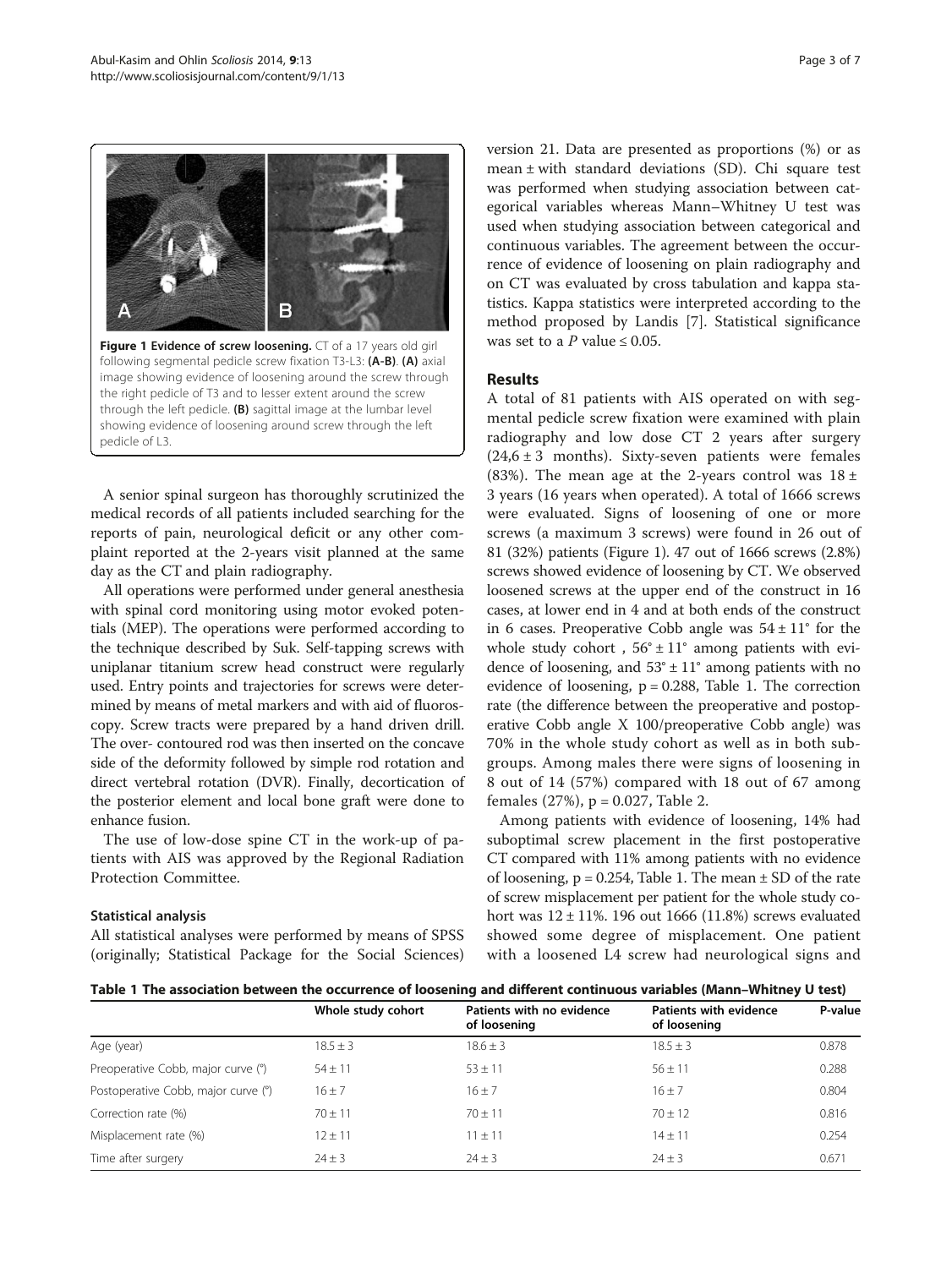|             |                      |              |           | <b>Total</b> | P-value |
|-------------|----------------------|--------------|-----------|--------------|---------|
|             |                      | No loosening | Loosening |              |         |
| Gender      | Male                 | 6 (43%)      | 8 (57%)   | 14           |         |
|             | Female               | 49 (73%)     | 18 (27%)  | 67           | 0.027   |
| Pain        | No pain              | 55 (72%)     | 21 (28%)  | 76           |         |
|             | Pain                 | $0(0\%)$     | 5 (100%)  |              | 0.001   |
| Curve level | Thoracic             | 41 (69%)     | 18 (31%)  | 59           |         |
|             | Lumbar/thoracolumbar | 14 (64%)     | 8 (36%)   | 22           | 0.616   |

## <span id="page-3-0"></span>Table 2 The association between the evidence of loosening and different categorical variables

was reoperated with a successful revision. Five out of 26 patients with evidence of loosening reported minor pain or discomfort while none of patients with no evidence of loosening hade pain,  $p = 0.001$ , Table 2. Three out of 26 patients with evidence of loosening showed evidence of slight pull-out at maximum of 3 mm at the upper end of the construct but no clinical complaints were reported (Figure 2). Only one patient with evidence of loosening had a minor proximal junctional kyphosis about 15° (Figure [3\)](#page-4-0).

The correction loss of deformity in the coronal plane at 2 years control was  $2.4 \pm 4.2^{\circ}$  for the whole study cohort;  $2.5 \pm 4^{\circ}$  for patients with evidence of loosening and  $2.4 \pm 4.3^{\circ}$  for patients with no evidence of loosening,  $p = 0.785$ . The correction loss was higher among patients



Figure 2 Evidence of screw loosening and pull out. CT of a 16 years old boy following segmental pedicle screw fixation T3-L2: sagittal images of one patient, (A) six weeks following surgery showing normally placed pedicle screws, and (B) two years following surgery showing evidence of pull-out at the level of T3 and T5. The image shows partly evidence of loosening and partly dorsal displacement of the screws and the rod at the upper end of the implant.

with residual lumbar/thoracolumbar curves than those with residual thoracic curve  $(4 \pm 5.9^{\circ}$  and  $1.9 \pm 3.3^{\circ}$  respectively,  $p = 0.011$ ). Patients with residual lumbar/thoracolumbar curves hade larger residual Cobb angle than those with residual thoracic curve  $(23.5 \pm 11^{\circ}$  and  $16.9 \pm 5.5^{\circ}$  respectively,  $p < 0.001$ ).

With plain radiography loosening could be observed only in 11 out of 26 cases (42%) with evidence of loosening on CT; 5 were in the lumbar region. This result in kappa value of 0 i.e. poor agreement, Table [3](#page-4-0).

The distribution of Lenke types is shown in Table [4](#page-5-0). 43% of patients had Lenke type 1. Among them 20% showed evidence of loosening. Evidence of loosening among the other Lenke types-scoliosis is shown in Table [4.](#page-5-0)

## **Discussion**

Segmental pedicle screw fixation has the advantage of allowing correction of the 3-dimensional deformity and providing three-column fixation. Implant loosening is a well-known complication of pedicle screw fixation especially in elderly and among patients with osteoporosis. Evidence of implant loosening has been widely studied among patients with lumbar degenerative diseases operated with pedicle screw fixation. Loosening in lumbar surgery 12 months following surgery reported to amount to 7–15% evaluated on plain radiography and 13–26% evaluated on CT [\[4](#page-5-0)]. With conventional pedicle screw fixation, the rate of loosening reported to be 19.5% in another study [\[5\]](#page-5-0). Röllinghoff et al. showed that 35 out of 64 patients (54%) operated with pedicle screw fixation showed signs of pedicle screw loosening. However, only 7 of these 35 (20%) corresponding to 11% of the whole study cohort complained of back pain [[8\]](#page-6-0). This is the almost the same rate of reported pain among patients with screw loosening in our cohort (5 out of 26, 19% reported pain). Ohlin et al. identified a 40% risk of radiographic evidence for implant loosening or fatigue in a larger patient cohort ( $n = 163$ ) operated on for different indications such as spinal stenosis, trauma, metastatic spinal disorder, spondylolisthesis, low back pain, ankylosing spondylitis and other miscellaneous conditions [[9](#page-6-0)].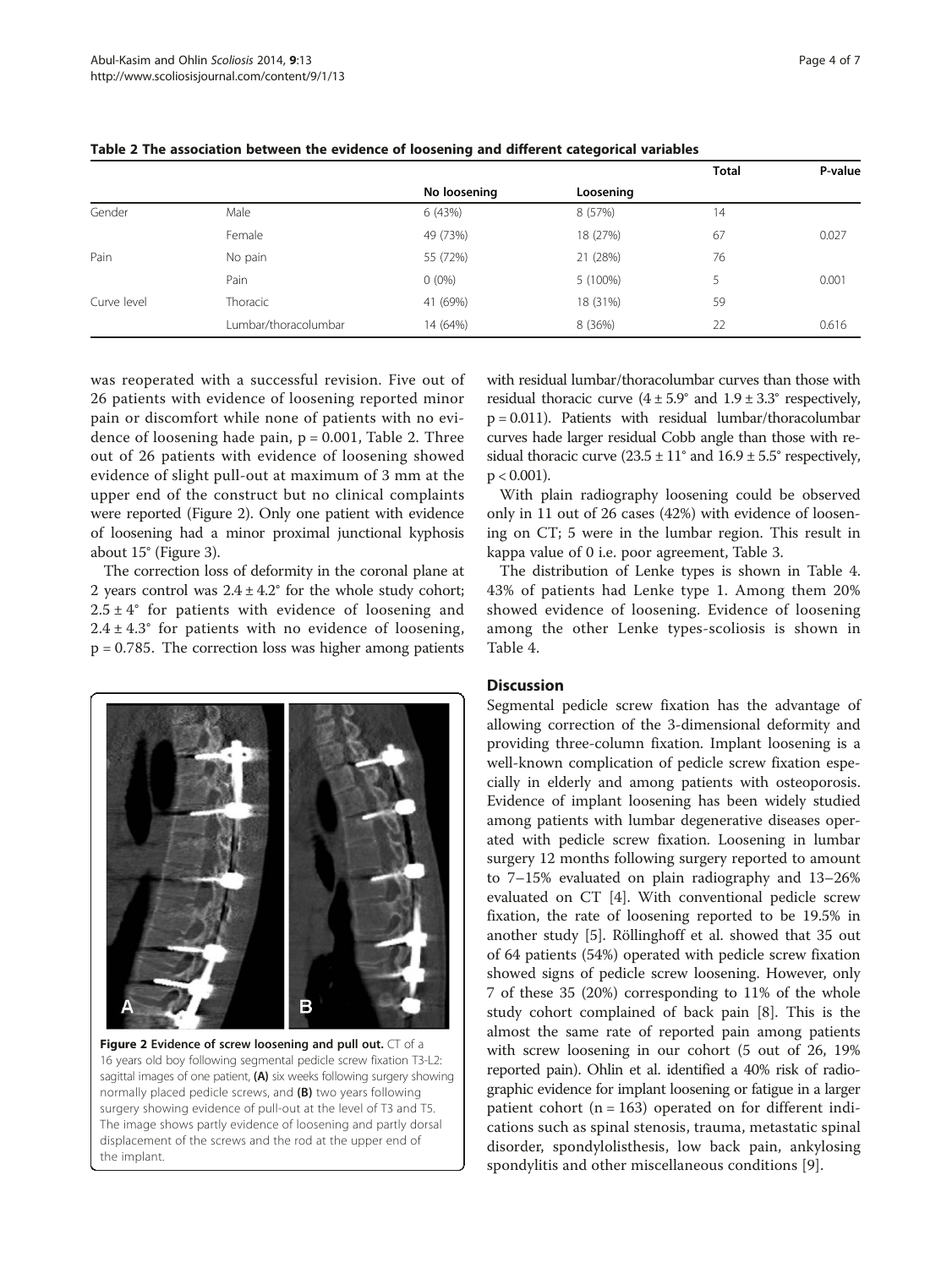<span id="page-4-0"></span>

In concordance with Ohtori et al., our study showed great discrepancy between the rate of loosening evaluated on plain radiography and CT [[4](#page-5-0)]. In our study, the degree of agreement between evidence of loosening on plain radiography and CT showed a kappa value of 0, which means that any observed agreement between CT and plain radiography was attributed to chance. CT nowadays is almost a gold standard in the postoperative evaluation of pedicle screw fixation with regard to screw placement [\[10,11](#page-6-0)], screw loosening [\[4\]](#page-5-0) and interbody fusion [[12,13\]](#page-6-0) and showed to be more accurate than plain radiography [[12](#page-6-0),[13\]](#page-6-0). In present study as well as in study reported by Ohtori et al. [[4](#page-5-0)], CT showed higher rate of screw loosening than plain radiography. However, the evidence of screw loosening among patients with scoliosis has, to the best of our knowledge not been studied and reported previously. Furthermore, most of studies reporting implant loosening use plain radiography for their evaluation. Development of our low-dose CT protocols enabled us to perform such evaluation with CT.

Table 3 Cross tabulation and kappa statistics for the degree of agreement between the low-dose CT and plain radiography in detecting evidence of loosening

|                          |       | Loosening CT |     |              | Kappa                   |
|--------------------------|-------|--------------|-----|--------------|-------------------------|
|                          |       | No           | Yes | <b>Total</b> |                         |
| Loosening<br>plain x-ray | No 55 |              | 15  | 70           |                         |
|                          | Yes   | 0            | 11  | 11           |                         |
|                          |       | 55           | 26  | 81           |                         |
|                          |       |              |     |              | Kappa 0 (P-value 0.001) |

Although we did not evaluate bony union in our study, pedicle screw loosening may theoretically negatively influence bone fusion. However, successful bone fusion has previously been shown to be unrelated to the clinical outcome [\[14](#page-6-0)]. Wu JC et al. studied the incidence and the long term outcome of dynamic pedicle screw fixation among 126 patients and observed an incidence of loosening of 19.8% [[15\]](#page-6-0). None of the patients with loosening reported any symptom. The clinical outcomes at 3, 12, and 24 months showed no significant differences between the patients with and without screw loosening at all evaluation time points. In a later follow-up, 24% of cases with evidence of screw loosening showed evidence of osseous integration [\[15\]](#page-6-0).

One of the limitations of this study is that only one reader has done the evaluation of screw loosening without taking into consideration a possible inter-rater variability. However, all evaluations of CT and plain radiography included in this study were performed by a neuroradiologist with a long clinical and scientific experience and with special profile and interest in spinal deformities. In cases where there is any doubt, a consensus was reached at a joined panel with an experienced spinal surgeon.

This study has shown that CT is more sensitive to detect evidence of screw loosening than plain radiography. One of the drawbacks of using CT for evaluating evidence of screw loosening is the possible impact of the artefacts from the metal implant on the accuracy of such evaluation. The increase image noise might have had a negative impact on the detection of the screw loosening. Low radiation dose CT used in our study may induce some halo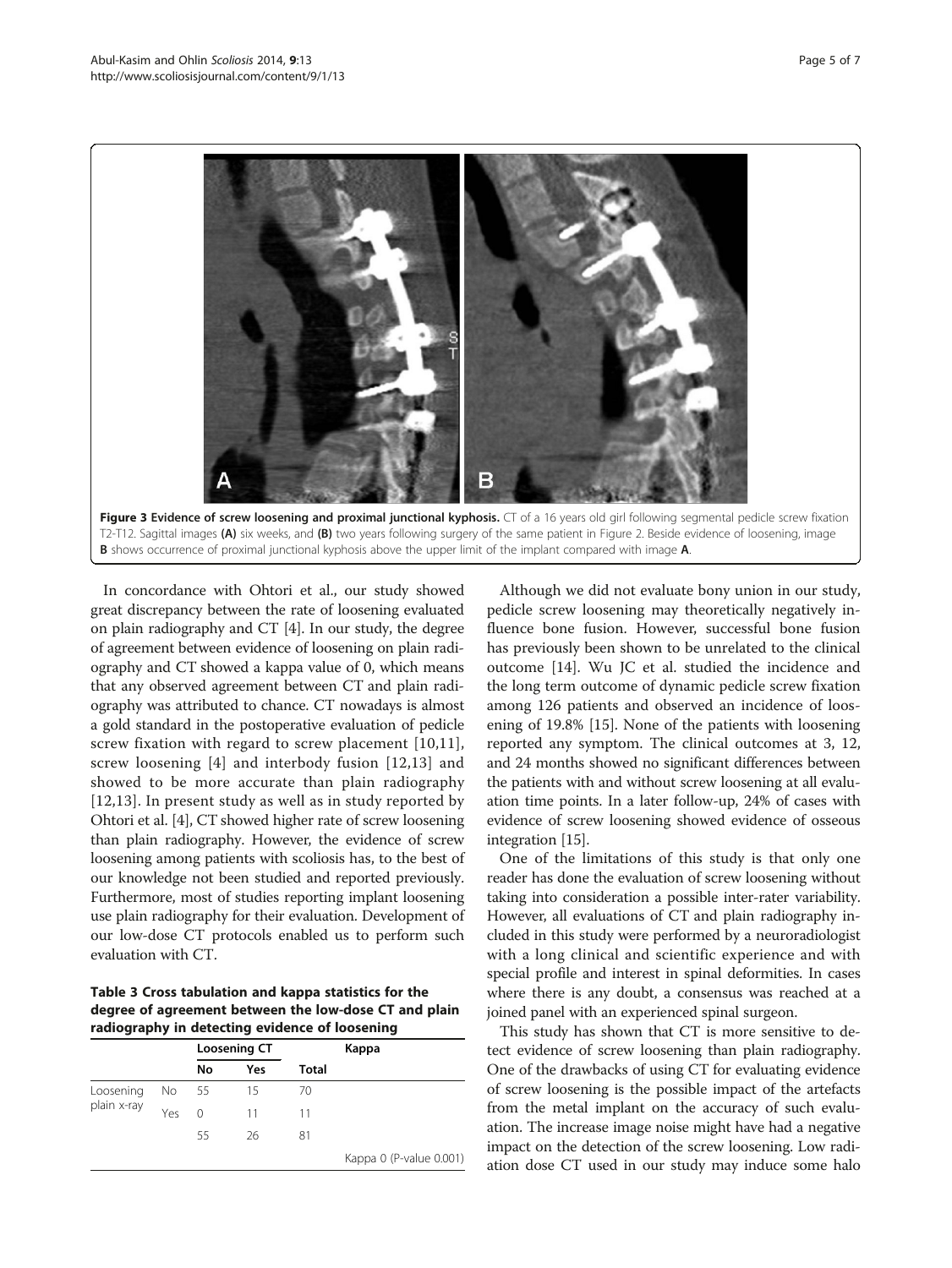|              | Lenke 1 | Lenke 2 | Lenke 3 | Lenke 4 | Lenke 5 | Lenke 6 |
|--------------|---------|---------|---------|---------|---------|---------|
| No Loosening | 28      |         |         |         |         |         |
| Loosening    | 7(20%)  | 3(38%)  | 8 (57%) |         | 4 (40%) | 4 (36%) |
| Total        | 35      |         | 14      |         | 10      |         |
| P value      |         |         |         |         |         | 0.141   |

<span id="page-5-0"></span>Table 4 The occurrence of evidence of loosening and different type of scoliosis classified according to Lenke classification

around the screws resulting in a false positive evidence of screw loosening. On the other hand, image noise might have contributed to miss some cases of true loosening i.e. false negative results. However, we have in previous study reported substantial inter- and intraobserver reliability in the evaluation of screw misplacement on postoperative CT-examinations (6 weeks after surgery) using even a lower radiation dose with subsequently higher image noise [2]. Included in our protocol that is used at 2 years control to evaluate occurrence of screw loosening were partly a slightly higher radiation dose (tube voltage of 100 kV compared with the one used for the initial evaluation of screw misplacement using 80 kV, about 30% higher effective radiation dose), and partly the use of soft tissue algorithm and filter that help reducing the noise from the metal artefacts. As this is the first report on evidence of screw loosening evaluated by CT among patients with AIS operated with posterior pedicle screw fixation, the clinical significance of our finding remain unclear. However, among 26 out of 81 patients with CTevidence of loosening (one third of patients), one patient had neurological deficit that necessitate surgical intervention, five patients reported pain, three patients showed evidence of pull-out and one patient showed to have PJK. Patients in our study cohort are already enrolled in 5-years clinical and radiological follow-up, which will helpfully bring further knowledge on the clinical significance of the finding of loosening.

Finally, the low-dose CT used in this study showed to be more sensitive than plain radiography in the detection of evidence of screw loosening. Furthermore, the effective radiation dose of low-dose CT is significantly lower than that of plain radiography. In one report, plain radiography of whole spine amounted to 6.36 mSv [\[16\]](#page-6-0) compared to 0.54 mSv in low-dose CT used in this study. In CT system that enables low-dose protocols, we recommend using low-dose CT in the postoperative evaluation of possible occurrence of screw loosening.

## Conclusion

This study showed that CT is more sensitive than plain radiography in detecting evidence of implant loosening in patients with AIS operated on with segmental pedicle screw fixation. Evidence of loosening on CT occurred in one third of patients, of which one fifth complained of back pain and only one patient had neurological deficit that required implant revision. The loosening was more than twice as common among boys as girls. There was no association between the radiological evidence of loosening and the degree of correction loss two years following surgery. We recommend including low-dose CT in the postoperative work-up searching for evidence of screw loosening as low-dose CT showed to be more sensitive than plain radiography and means exposure to lower radiation dose.

#### Competing interests

The authors declare that they have no competing interests.

#### Authors' contributions

KAK has contributed to conception and design of the study, acquisition of data, analysis and interpretation of data, drafting the manuscript and has given his final approval of the version to be published. ACO has contributed to conception and design, acquisition of data, analysis and interpretation of data, and revision of the manuscript critically for important intellectual content, and has given his final approval.

#### Author details

<sup>1</sup> Division of Neuroradiology, Diagnostic Centre for Imaging and Functional Medicine, Faculty of Medicine, Lund University, Skåne University Hospital, Malmö 205 02, Sweden. <sup>2</sup>Department of Orthopaedic Surgery, Faculty of Medicine, Lund University, Skåne University Hospital, Malmö 205 02, Sweden.

#### Received: 9 April 2014 Accepted: 20 August 2014 Published: 24 August 2014

#### References

- Abul-Kasim K, Overgaard A, Maly P, Ohlin A, Gunnarsson M, Sundgren PC: Low-dose helical computed tomography (CT) in the perioperative workup of adolescent idiopathic scoliosis. Eur Radiol 2009, 19(3):610–618.
- Abul-Kasim K, Strombeck A, Ohlin A, Maly P, Sundgren PC: Reliability of low-radiation dose CT in the assessment of screw placement after posterior scoliosis surgery, evaluated with a new grading system. Spine 2009, 34(9):941–948.
- 3. Abul-Kasim K, Ohlin A, Strombeck A, Maly P, Sundgren PC: Radiological and clinical outcome of screw placement in adolescent idiopathic scoliosis: evaluation with low-dose computed tomography. Eur Spine J 2010, 19(1):96–104.
- 4. Ohtori S, Inoue G, Orita S, Yamauchi K, Eguchi Y, Ochiai N, Kishida S, Kuniyoshi K, Aoki Y, Nakamura J, Ishikawa T, Miyagi M, Kamoda H, Suzuki M, Kubota G, Sakuma Y, Oikawa Y, Inage K, Sainoh T, Takaso M, Toyone T, Takahashi K: Comparison of Teriparatide and Bisphosphonate Treatment to Reduce Pedicle Screw Loosening After Lumbar Spinal Fusion Surgery in Postmenopausal Women with Osteoporosis from a Bone Quality Perspective. Spine 2013, 38(8):E487–492.
- 5. Wu ZX, Gong FT, Liu L, Ma ZS, Zhang Y, Zhao X, Yang M, Lei W, Sang HX: A comparative study on screw loosening in osteoporotic lumbar spine